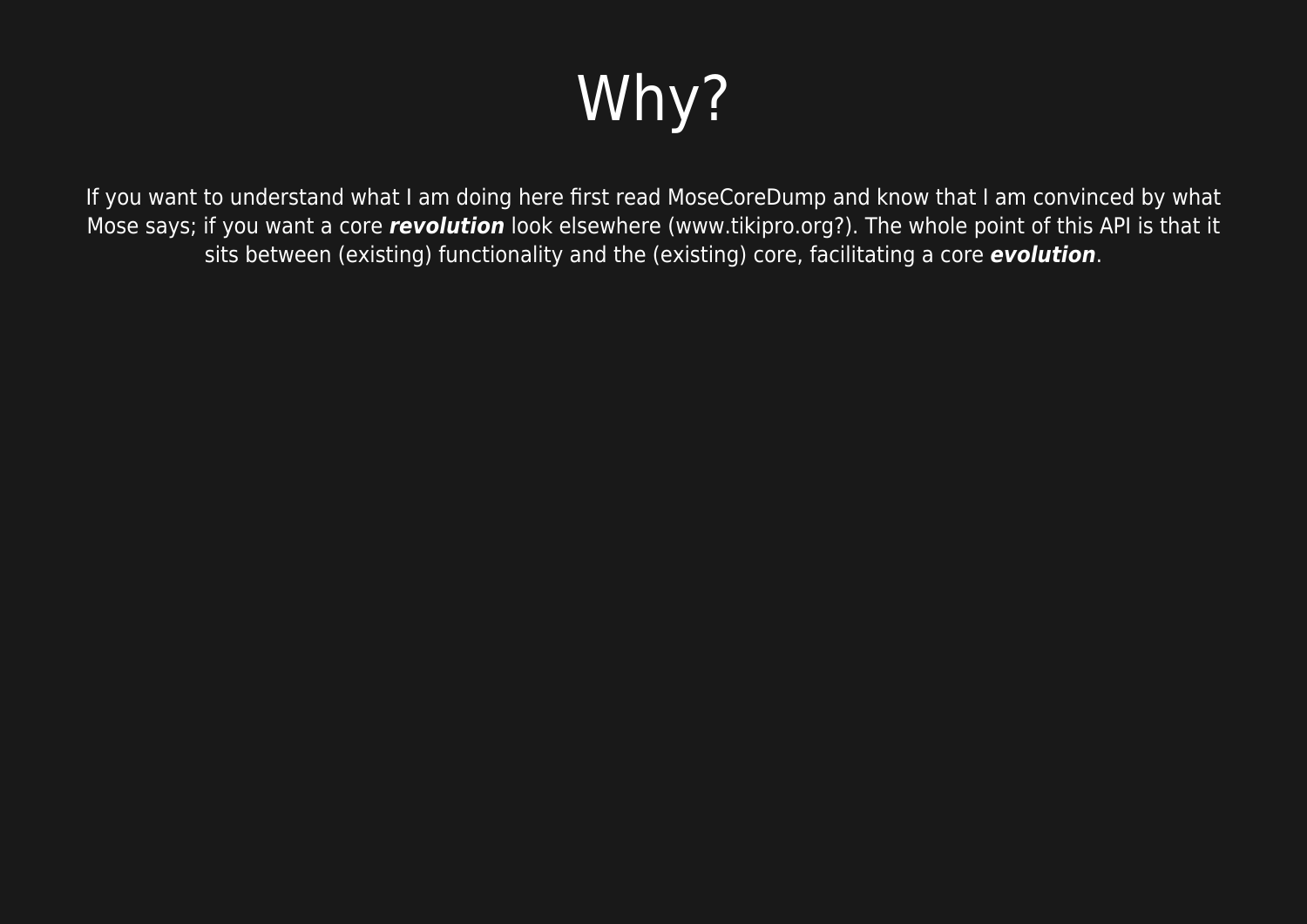#### Advantages:

- New functionality is easier to write/integrate, particularly for those who are integrating software they know well (because they know what to chage in that code) but do not know Tikiwiki very well (because they don't have to go searching for the way to deal with things like users, databases, permissions etc.).
- New core functionality (eg LDAP authentication) is easier to write because you know what the requirements are - to serve the API functions. You don't have to worry about what everybody's code expects to be able to do with your data.
- $\cdot$  It becomes possible to migrate the core incrementally without breaking functionality. Once you are sure that nothing outside the core accesses, for instance, users other than through API functions, you can completely refactor the core to improve performance, maintainability, compatibility etc. - or even to replace the core completely by integrating Tikiwiki into an existing system that provides those core functions.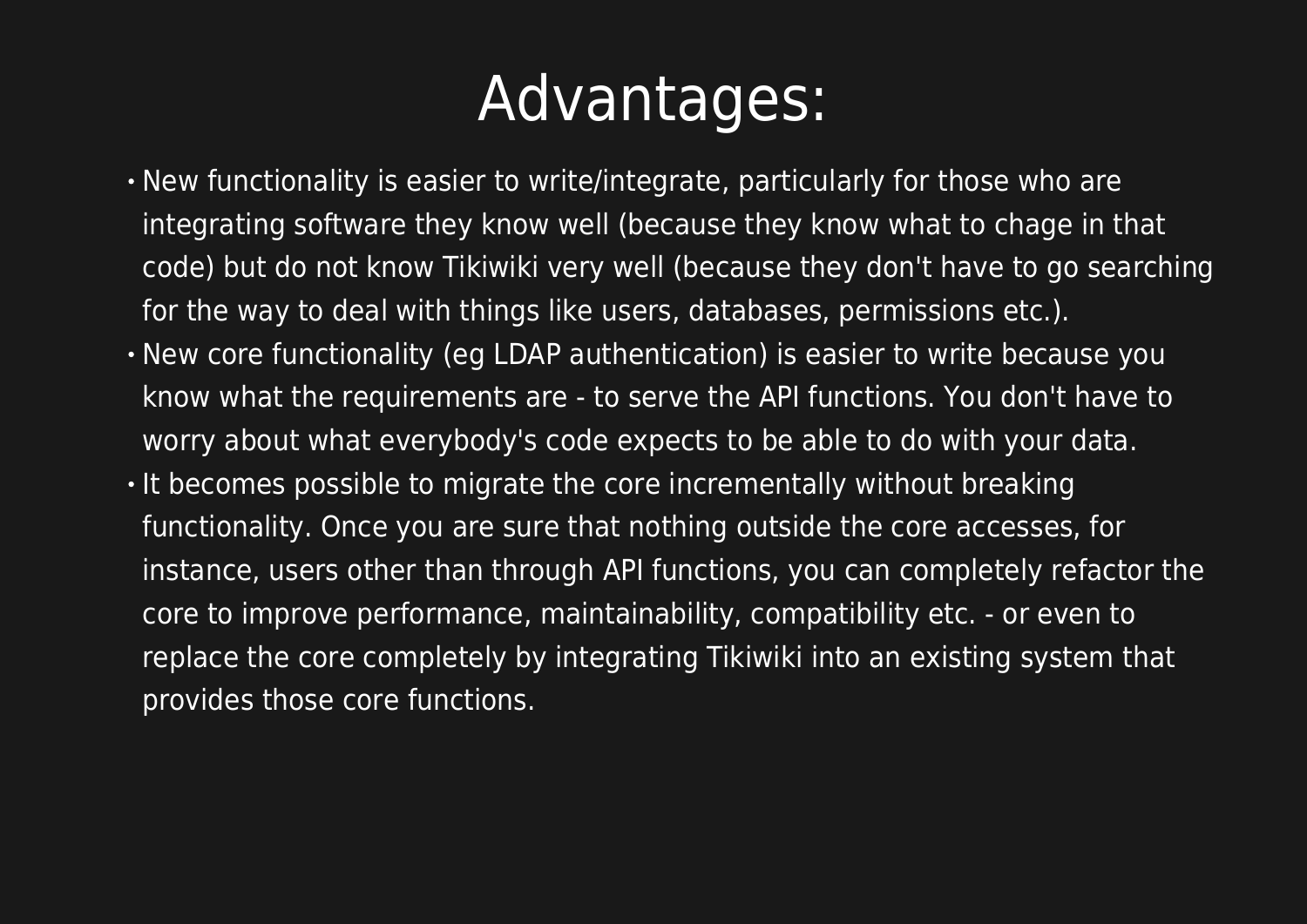## Application Layers

The table below shows the relationship between elements of the system viewed as layers. Each layer is dependent only on the layer directly below it, therefore in order to manage change, only the interface between adjacent layers need be considered.

## **Presentation Layer Logic Layer Interface Layer Core Layer**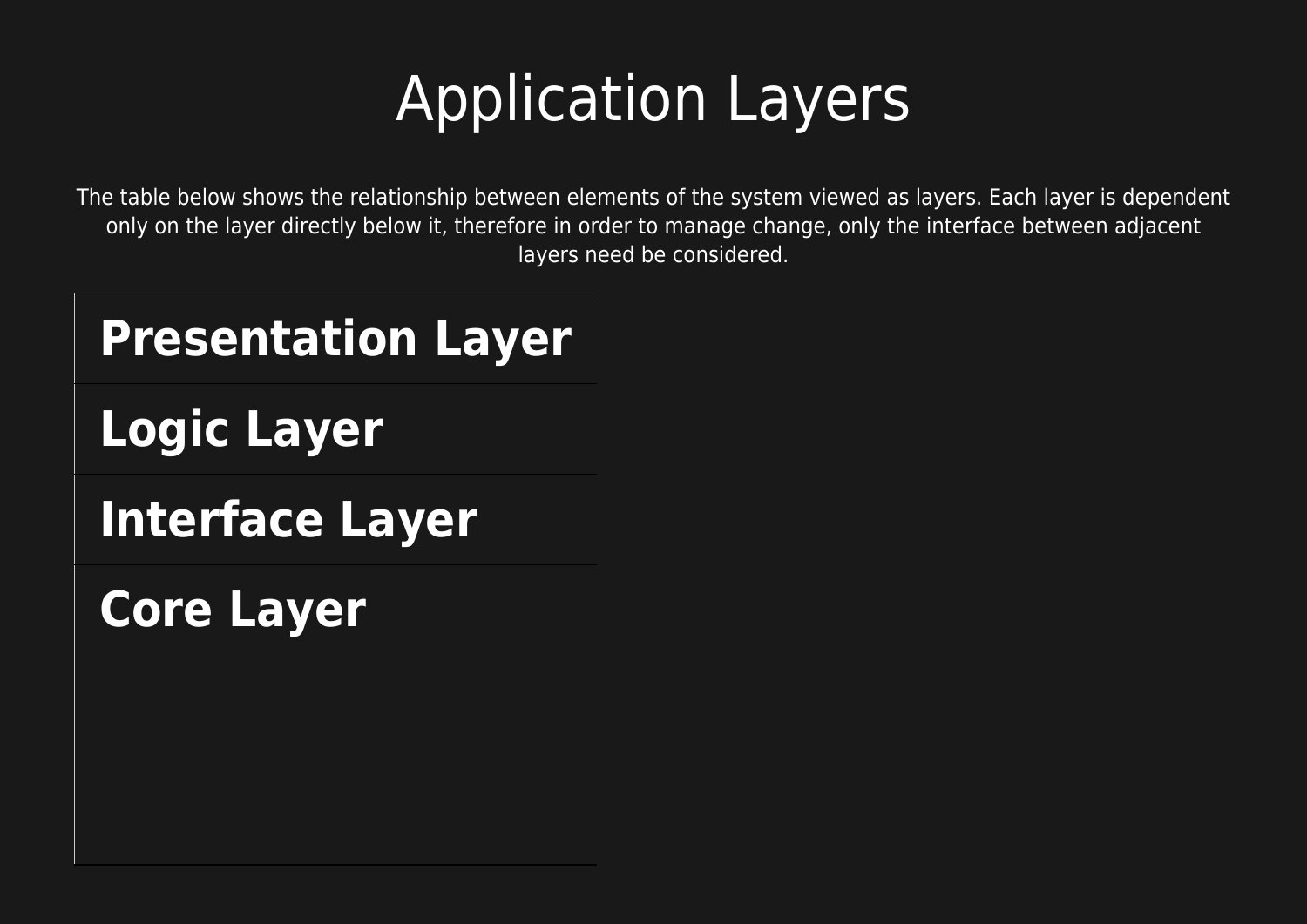| <b>Templates, CSS</b> |  |           |                                                |                        |                   |
|-----------------------|--|-----------|------------------------------------------------|------------------------|-------------------|
| Functionality         |  |           |                                                |                        |                   |
| <b>API</b>            |  |           |                                                |                        |                   |
| Us<br>er<br>S         |  | Gro Permi | Request Datab<br>ups ssions Authent<br>ication | ase<br>Abstr<br>action | Config<br>uration |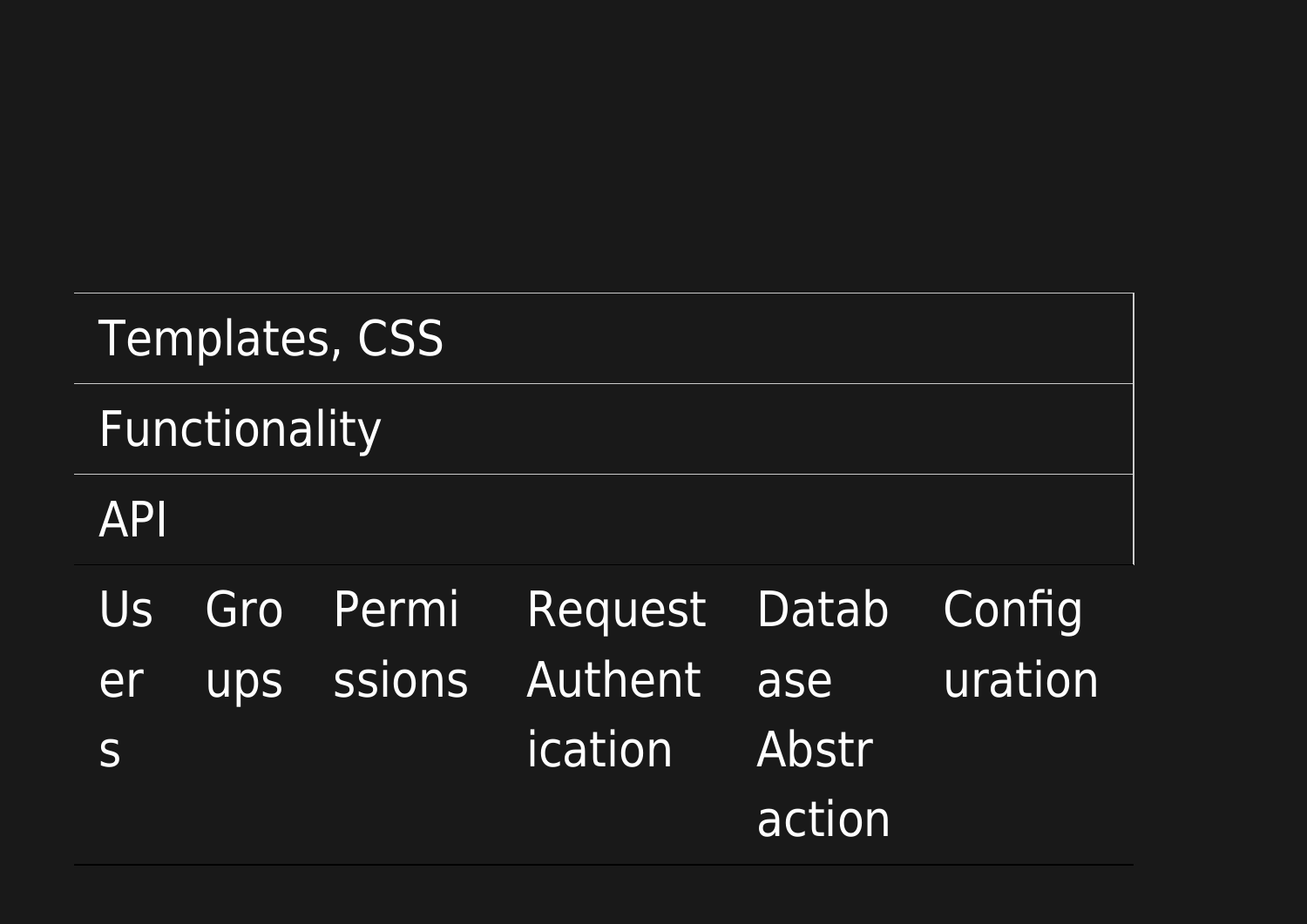# et<br>c.

 $\mathbf{u}$  is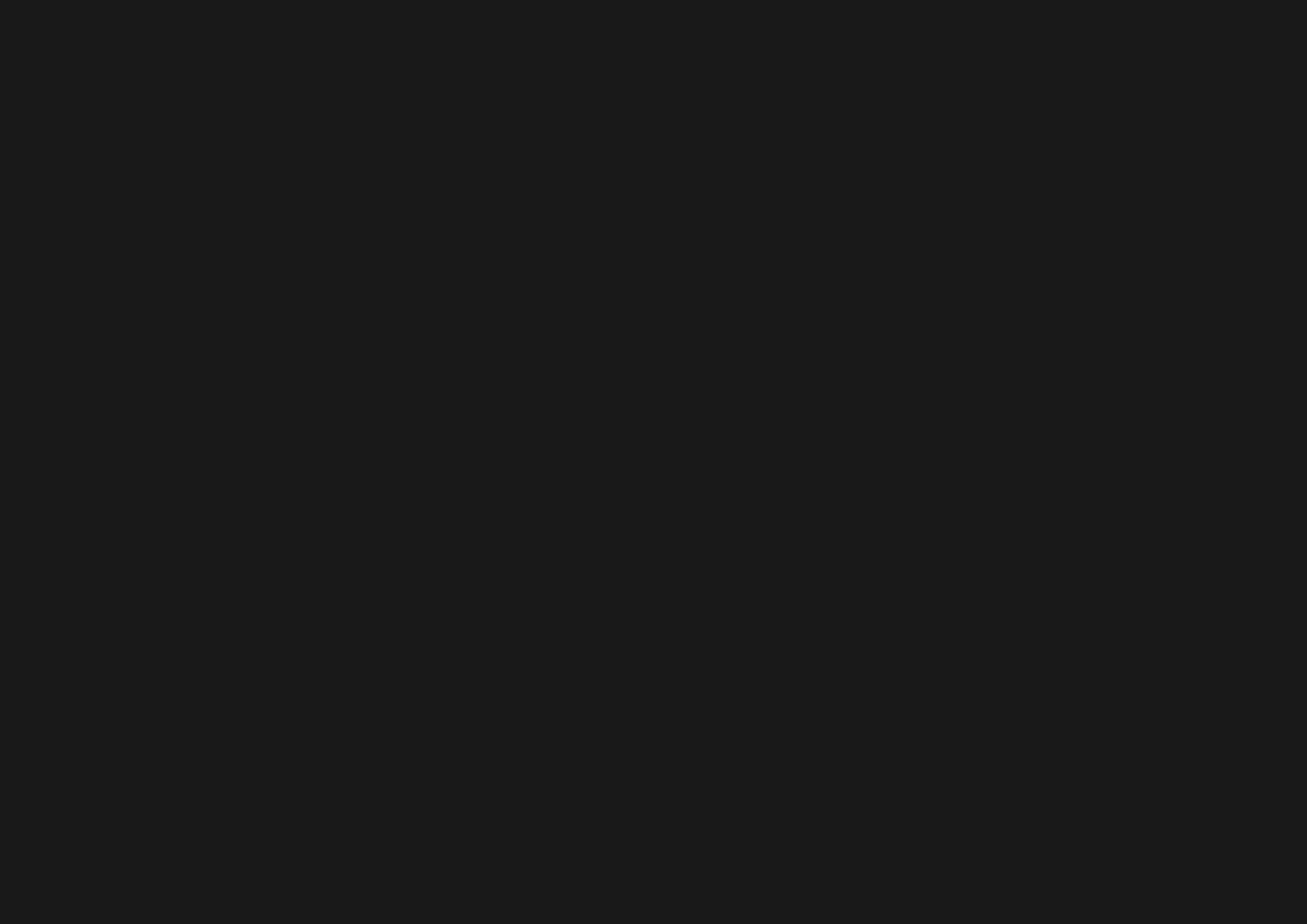## Practical implications for me

When I am adding functionality or fixing bugs and I need to access some part of the core, I do it using an API function. If there is no function for what I want to do, I will write it. Some time later, I will document it. I will also probably take the trouble to document/edit documentation for any API functions written by others. Thus the API itself will evolve, in order to facilitate the evolution of the whole.